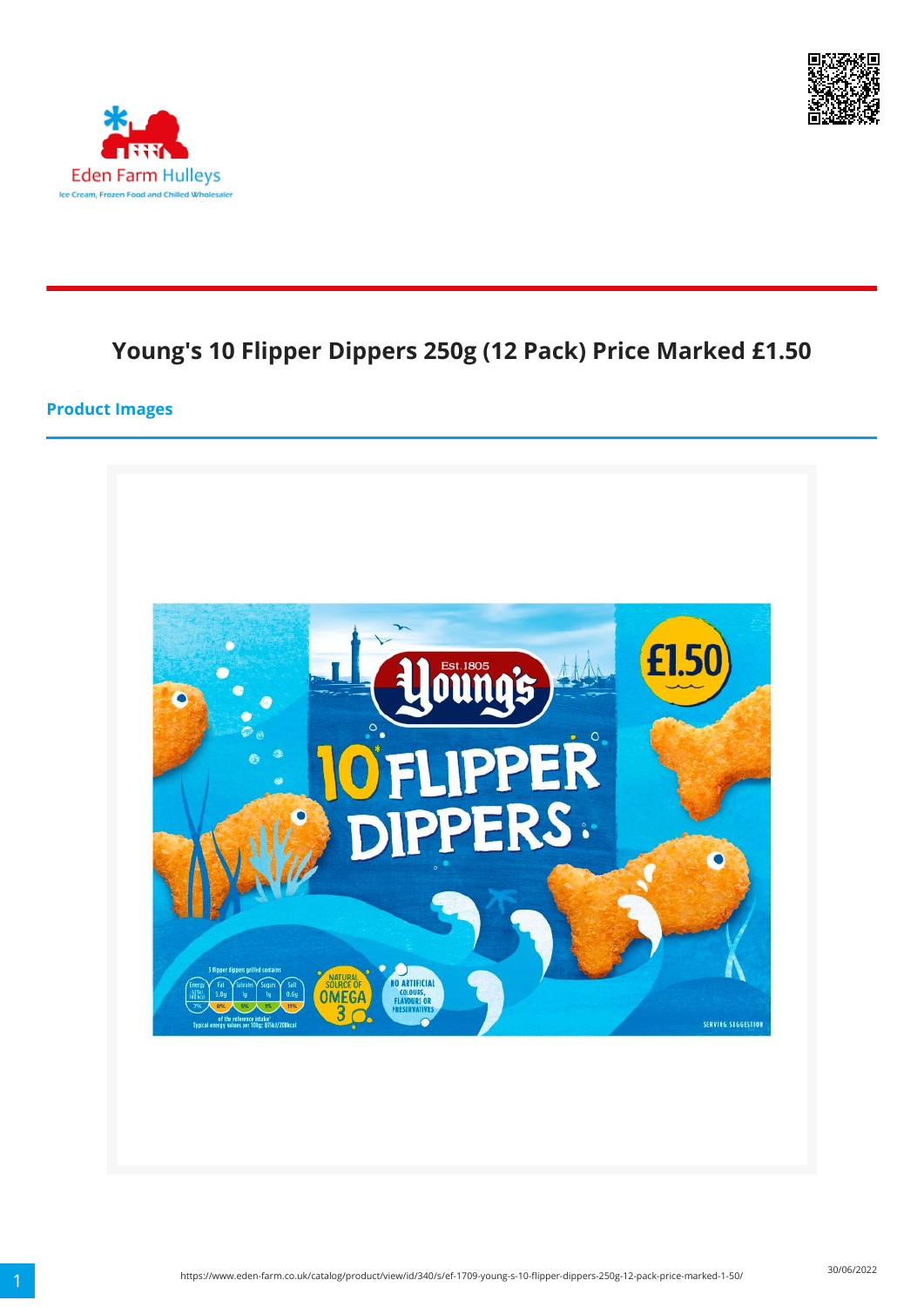### **Additional Information**

| Product Code    | 1709         |
|-----------------|--------------|
| Suitable For    | Lactose Free |
| Price Marked    | Yes          |
| <b>VAT Rate</b> | 0% (Zero)    |
|                 |              |
| <b>Storage</b>  |              |
| Temperature     | Frozen       |

# **Ingredients**

| Ingredients | Minced White Fish (44%) (FISH), Wheat Flour [WHEAT<br>Flour, Calcium Carbonate, Iron, Niacin (B3), Thiamin<br>(B1)], Water, Dried Potato, Sunflower Oil, Rapeseed Oil,<br>Palm Oil, Salt, Yeast |
|-------------|-------------------------------------------------------------------------------------------------------------------------------------------------------------------------------------------------|
|-------------|-------------------------------------------------------------------------------------------------------------------------------------------------------------------------------------------------|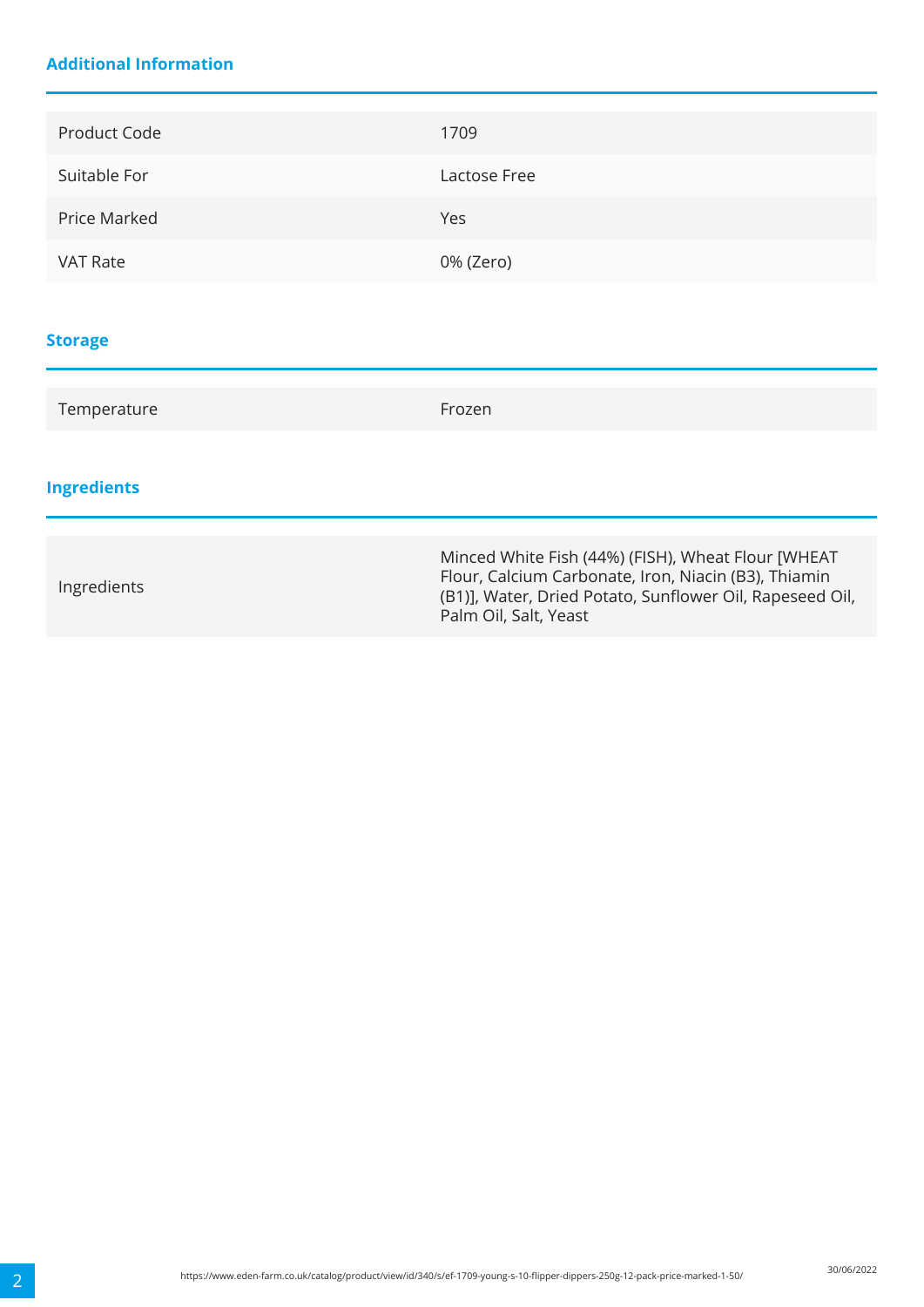### **Allergens**

| Celery    | $\mathsf{No}$                |
|-----------|------------------------------|
| Gluten    | Yes                          |
| Crustacea | $\mathsf{No}$                |
| Eggs      | No                           |
| Fish      | Yes                          |
| Lupin     | $\mathsf{No}$                |
| Milk      | $\mathsf{No}$                |
| Molluscs  | $\mathsf{No}$                |
| Mustard   | $\mathsf{No}$                |
| Nuts      | $\mathsf{No}$                |
| Peanuts   | $\operatorname{\mathsf{No}}$ |
| Sesame    | $\operatorname{\mathsf{No}}$ |
| Soya      | $\operatorname{\mathsf{No}}$ |
| Sulphites | $\mathsf{No}$                |

# **Dietary Information**

| Approved for a Halal           | No. |
|--------------------------------|-----|
| Approved for a Kosher Diet     | No. |
| Suitable for Coeliacs          | No. |
| Suitable for Lactose-Free Diet | Yes |
| Suitable for a Vegan           | No. |
| Suitable for a Vegetarian      | No. |